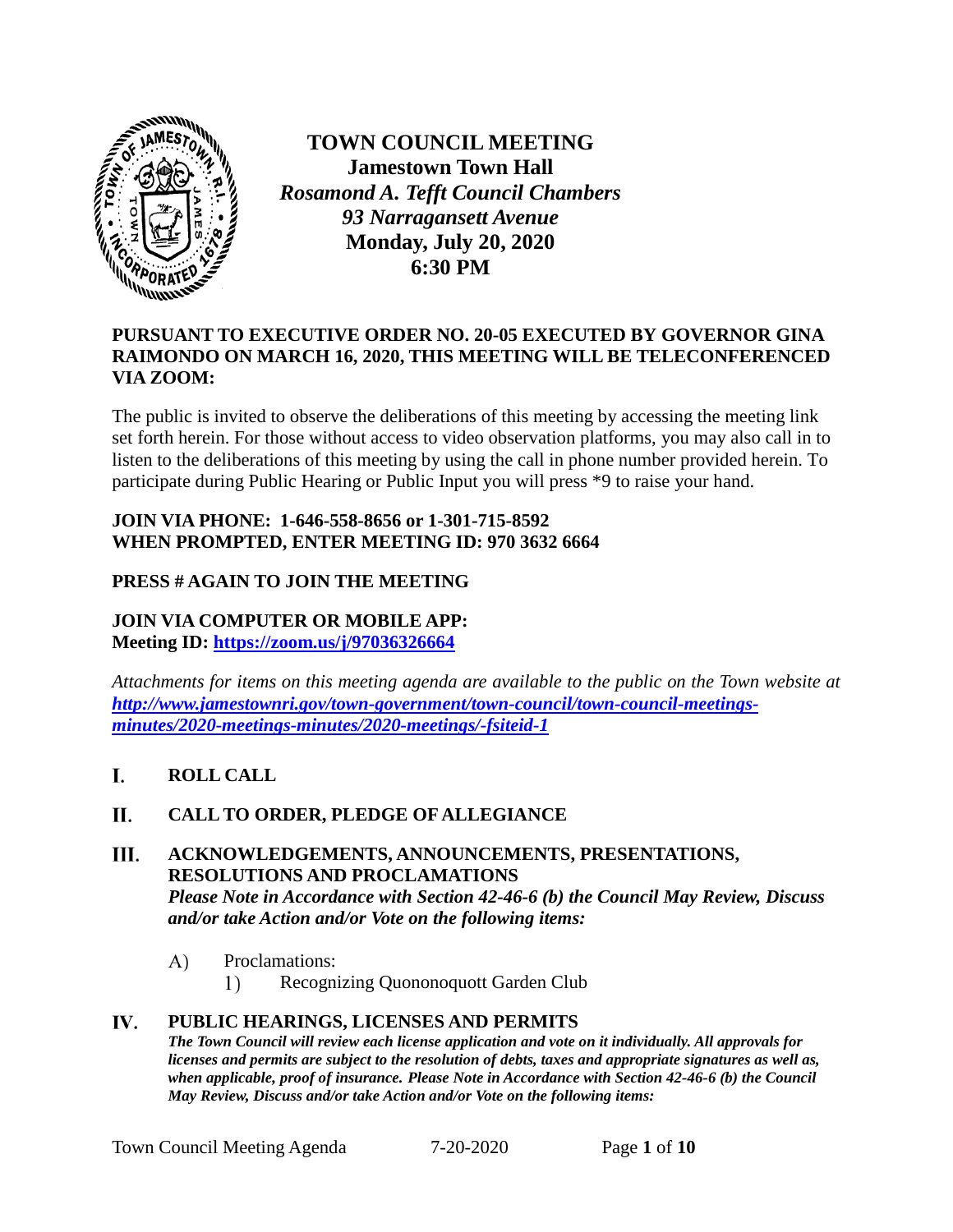A) One Day Event License Applications:

| 1) | Applicant: | Marcie Lindsay & William Smith   |
|----|------------|----------------------------------|
|    | Event:     | Hiroshima/Nagasaki Commemoration |
|    | Dates:     | August 6, 2020                   |
|    | Location:  | <b>East Ferry Green</b>          |

| 2) | Applicant: | <b>Jamestown Arts Center</b> |
|----|------------|------------------------------|
|    | Event:     | Open Studios & Art -Drive-By |
|    | Dates:     | August 8, 2020               |
|    | Location:  | JAC & Around the Island      |

#### B) Renewal of Event License Application

- Applicant: Jamestown Chamber of Commerce 1) Event: Restaurant Outdoor Dining Dates: Extending to August  $18<sup>th</sup>$  unless revoked earlier Location: Narragansett Avenue, Narragansett Avenue Municipal Parking Lot & East Ferry Parking Lot
- C) Renewal of a Vendor/ Peddler/MFE License Application as part of the Jamestown Chamber of Commerce Outdoor Dining
	- Applicant: Islandish LTD- Chopmist Charlie 1) Dates: Extending to August  $18<sup>th</sup>$  unless revoked earlier Location: 40 Narragansett Ave.

D) Town Council Sitting as the Alcoholic Beverage Licensing Board Notice is hereby given by the Town Council of the Town of Jamestown, being the Licensing Board in said Town as provided under Title 3, Chapters 1-12 of the General Laws of Rhode Island 1956, and as amended.

- $1)$ Renewal of Approval of Requests for Temporary Seasonal Expansion of Existing Liquor License Applications in accordance to R.I.G.L 3-5-17, for service and consumption areas valid with Special Event Application of the Chamber of Commerce for Dine out Event in response to COVID- 19; with proposed Extension to August 18<sup>th</sup> unless revoked earlier.
	- KALI LLC dba J22 Tap & Table, 22 Narragansett Ave.  $i)$
	- Jamestown Beer Holdings LLC dba The Generals Crossing- $\overline{ii}$ 34 Narragansett Ave.
	- iii) Jamestown Restaurant Group LLC dba Narragansett Café'- 25 Narragansett Ave.
	- $iv)$ Johnny Angels Clam Shack LLC dba Angels Kitchen-23B Narragansett Ave.
- 2) Renewal of Approval of KAILI LLC dba J22 Tap & Table for Temporary Seasonal Expansion of Existing Liquor License Applications in accordance to R.I.G.L 3-5-17, for service and consumption areas to include property contingent on lease agreement with REGNUM LLC, located at 20 Narragansett Ave. With proposed Extension to August 18<sup>th</sup> unless revoked earlier.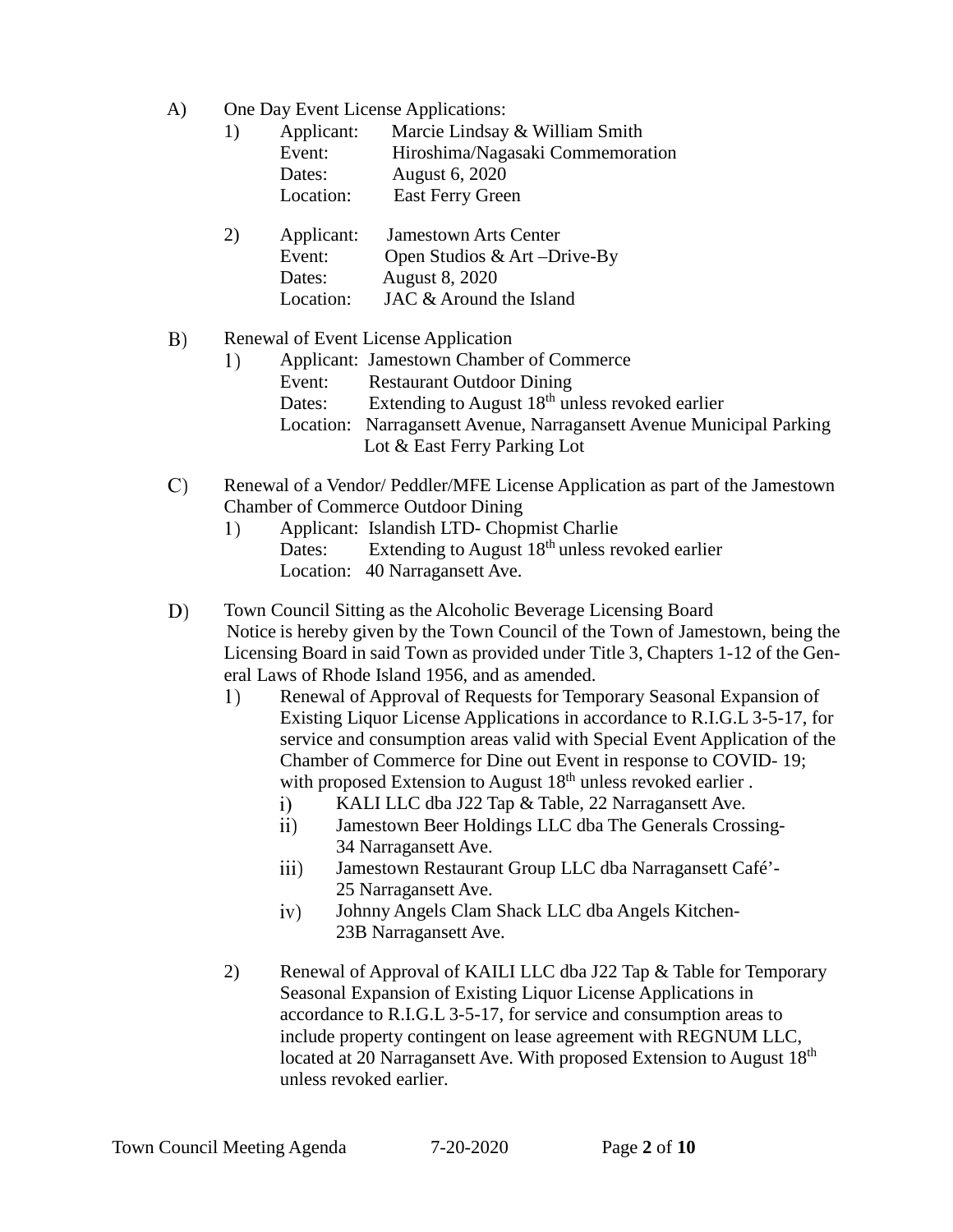$E)$ Town Council adjourns as the Liquor Licensing Board

### **COUNCIL, ADMINISTRATOR, SOLICITOR, COMMISSION/COMMITTEE**  V. **COMMENTS & REPORTS**

*Please Note in Accordance with Section 42-46-6 (b) the Council May Review, Discuss and/or take Action and/or Vote on the following items:* 

- A) Town Administrator's Report: Jamie A. Hainsworth-
	- 1) Legislative Status Report on Library Bond- New Business Item
	- $(2)$ Review of Financial Town Meeting held June 22, 2020
	- 3) Lease Agreement with JTOWN Main Street, LLC- Consent Agenda
	- $4)$ Executive Order 20-4 Limited Parking 29 Narragansett- Consent Agenda
	- 5) Jamestown Fire Department Fire Truck- New Business Item
	- 6) Noise Ordinance- Ordinance Item
	- Recreational Seasonal Review, Mackerel Cove Beach, Fort Getty, Taylor 7) Point- Parks & Recreation Director's Report
	- 8) Beavertail Lighthouse Property- New Business Item
	- 9) Road Paving Status Update
	- Golf Course Clubhouse Update 10)
	- 11) Scheduling Town Administrator's Six Month Review
	- 12) Jamestown 1/2 Marathon Race - September 19, 2020
- B) Public Works Director Report: Michael Gray
	- $1)$ Pumping report
	- $(2)$ Town project reports
		- Town Wells a)
		- b) Water Treatment Plant
		- c) Transfer Pumping/Reservoir
		- d) Distribution System
		- e) Wastewater Treatment Facility
	- Consumer Confidence Report for calendar year 2019 3)

#### $\mathcal{C}$ Finance Director's Report: Christina D. Collins

- $1)$ Comparison of Budget to Actuals as of June 30, 2020
- D) Parks & Recreation Director's Report: Andrew Wade
	- Discussion and/or take Action and/or Vote Regarding Seasonal Activities, 1) and the use of Town Facilities and their Management during COVID 19 protocol operations.

#### VI. **UNFINISHED BUSINESS**

### *Please Note in Accordance with Section 42-46-6 (b) the Council May Review, Discuss and/or take Action and/or Vote on the following items:*

- Upcoming Meetings and Sessions dates and times A)
	- Town Council Meeting Schedule: Proposed Meeting Date August 17.1)
	- $(2)$ Discussion on Proposed September Meeting Dates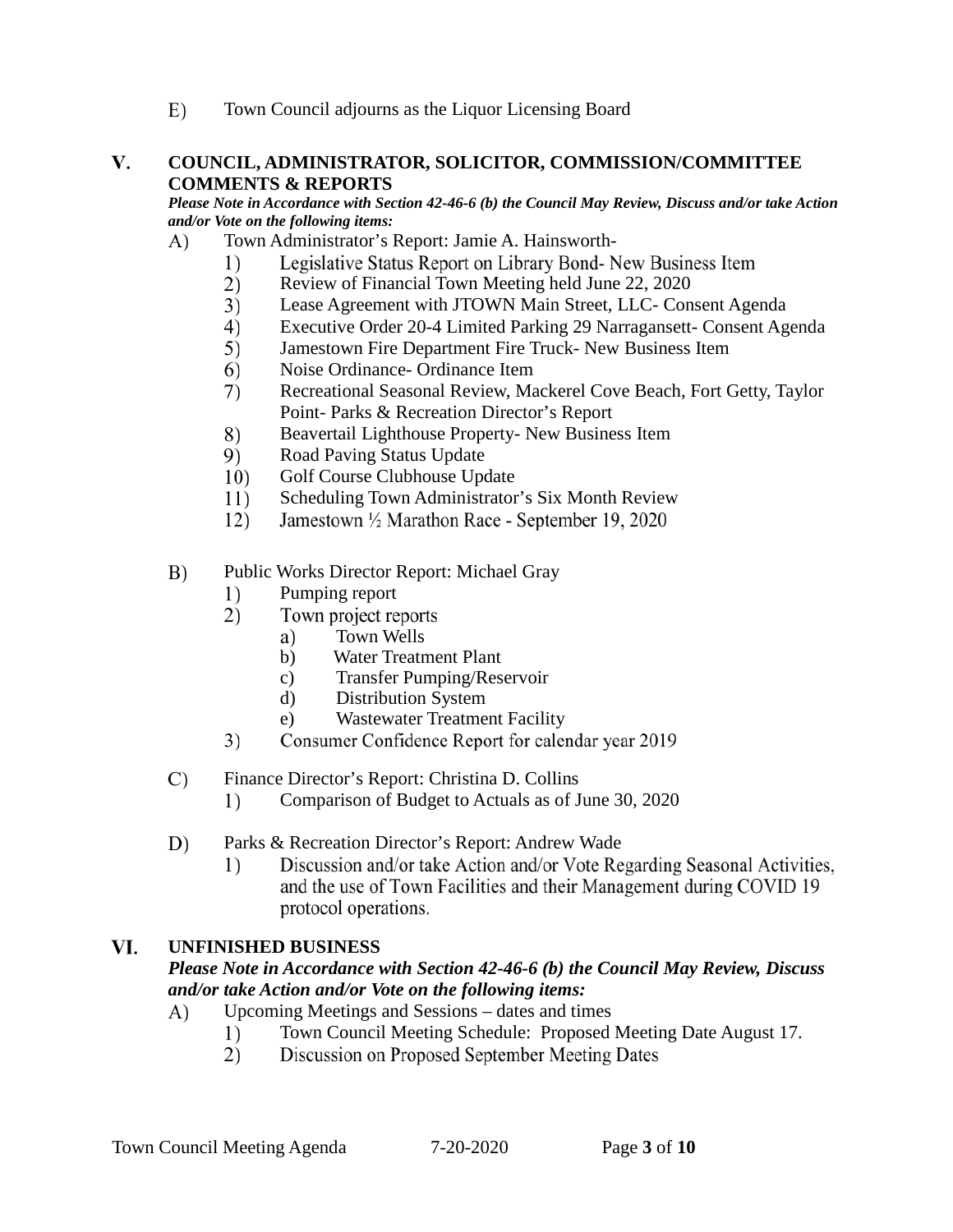- B) Review, Discussion and Possible Action to extend the March 16, 2020 Declaration of the Town of Jamestown State of Emergency to August 18, 2020, unless revoked earlier, to curtail the spread of the COVID 19 Virus.
- C) Review, Discussion and Possible Action to extend the Executive Order 2020-1, from July 21, 2020 to August 18, 2020, unless revoked earlier; the continuation of the authorization of the Town Administrator to take any and all necessary actions to implement best practices guidance regarding municipal government actions to curtail the spread of the COVID 19 virus.

#### VII. **NEW BUSINESS**

# *Please Note in Accordance with Section 42-46-6 (b) the Council May Review, Discuss and/or take Action and/or Vote on the following items:*

- Review, Discussion and Possible Action to Authorize the Resolution for A) Placement of a Question on the November 3, 2020 General Election Ballot for Consideration of Jamestown Voters; Regarding Library Renovations, Repairs and/or Expansion.
	- $1)$ Approval of a Question: "Shall an act, passed at the 2020 session of the General Assembly, entitled 'An Act Authorizing the Town of Jamestown to Finance Library Renovations, Repairs and/or Expansion and/or Related Equipment by the Issuance of Not More Than \$1,500,000 Bonds and Notes,' Therefore Be Approved?"
- $B)$ Review, Discussion and Possible Action regarding Jamestown Fire Department Presentation & Request to Purchase Fire Apparatus Pumper Replacement

## **ORDINANCES, APPOINTMENTS, VACANCIES AND EXPIRING TERMS** *Please Note in Accordance with Section 42-46-6 (b) the Council May Review, Discuss and/or take Action and/or Vote on the following items:*

- A) Discussion and Possible Action to Order to Advertise in the Jamestown Press; Notice of a Public Hearing for Proposed Amendments to the Code of Ordinances, Article III- Noise Ordinance; Sections 22-63C through Section 22-71. These Amendments are proposed to update and modernize the existing Noise Ordinance.
- B) Discussion and Possible Action to Order to Advertise in the Jamestown Press; Notice of a Public Hearing for Proposed Amendments to the Zoning Ordinance related to Building Height, Proposed amendment of Sections 82-302 and 82-317. This amendment seeks to limit building height in any zoning district from exceeding 35' in height due to required elevation provisions of flood zone requirements.
- $\mathcal{C}$ Discussion and Possible Action to Order to Advertise in the Jamestown Press; Notice of a Public Hearing for Proposed Amendments to the Code of Ordinances Section 70-80 and Section 70-91, Related to All Night Parking, and eliminating Overnight Parking on all Public Highways, Streets, Right of Way's and Town Owned Undeveloped Right of Ways.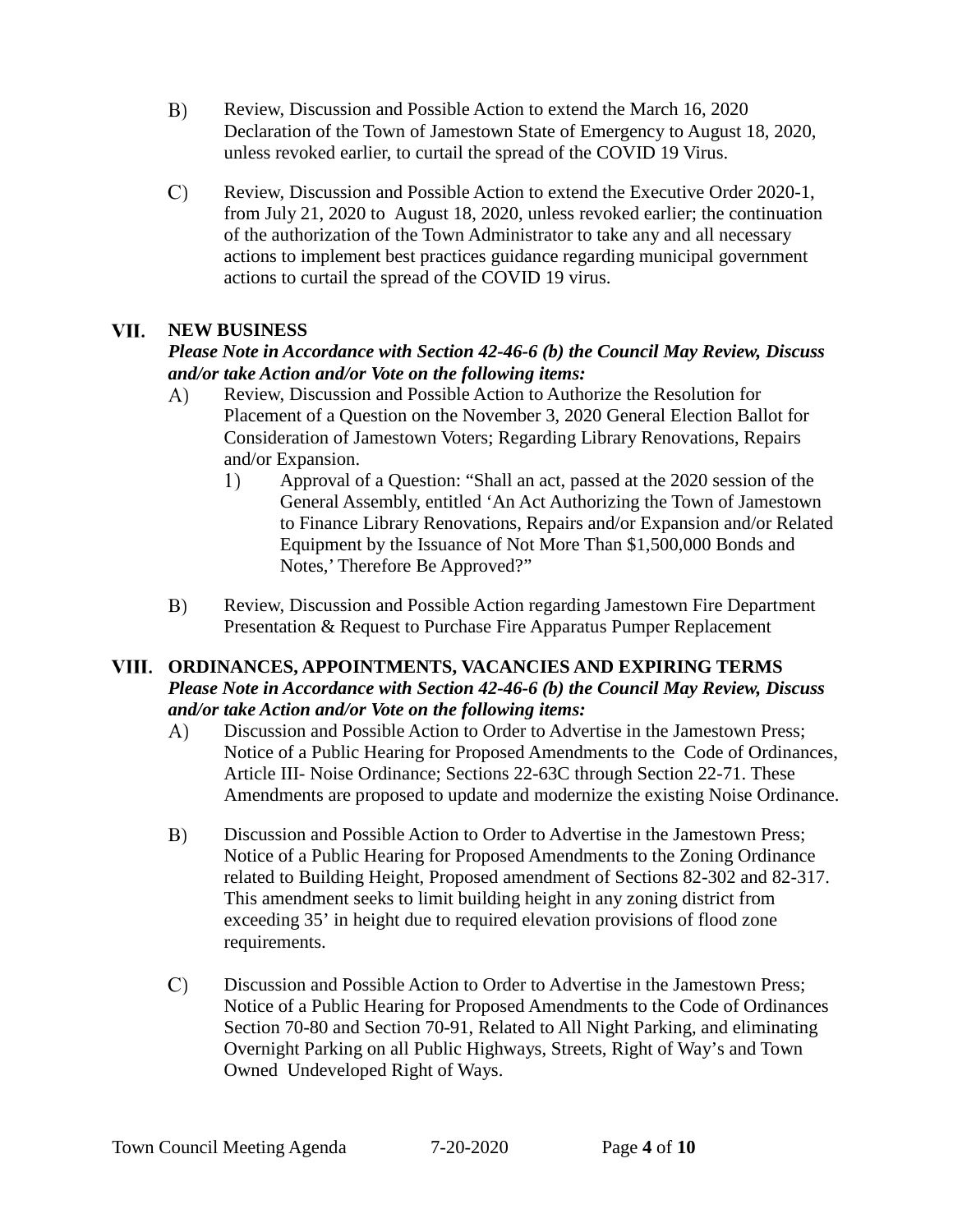- D) Appointments, Vacancies, and Expiring Terms; review, discussion and/or potential action and/or vote:
	- 1) Zoning Board of Review
		- a) Letter of resignation
			- Marcy Coleman, Regular Member, Term to Expire  $i)$ December 31, 2020
		- b) Permission to Advertise Vacancy
	- 2) **Conservation Commission** 
		- Letter of resignation a)
			- Philip Larson, Regular Member Term to Expire  $\ddot{i}$ December 31, 2021
		- $b)$ Letter of application
			- Leo N Orsi Jr. \* i)
			- ii) Jessica McCarthy \*<br>\* Previously Interviewed
			-

#### IX. **CONSENT AGENDA**

*An item on the Consent Agenda need not be removed for simple clarification or correction of typographical errors. Approval of the Consent Agenda shall be equivalent to approval of each item as if it had been acted upon separately for review, discussion and/or potential action and/or vote. A Consent Agenda item or items may be removed by the Town Council for review, discussion and/or potential action and or vote.*

- A) Adoption of Town Council Minutes
	- $1)$ June 1, 2020 (Regular Meeting)
	- $(2)$ June 15, 2020 (Regular Meeting)
	- $3)$ June 22, 2020 (Financial Town Meeting)
- $B)$ Minutes of Boards/Commissions/Committees
	- 1) Zoning Board of Review (February 25, 2020)
	- $2)$ Jamestown Housing Authority (July 1, 2020)
	- 3) Jamestown Housing Authority (May 21, 2020)
	- 4) Jamestown Housing Authority (February 20, 2020)
	- 5) Jamestown Housing Authority (January 16, 2020)
- C) Ratify the Town Administrator's Executive Order 20-4 Parking Limitations, 29 Narragansett Avenue
- D) Ratify the Lease Agreement with JTown, LLC Regarding the Parking Lot located at 29 Narragansett Ave.
- E) Request of Jamestown Post of the American Legion and VFW to Waive the Pavilion Rental Fee August 12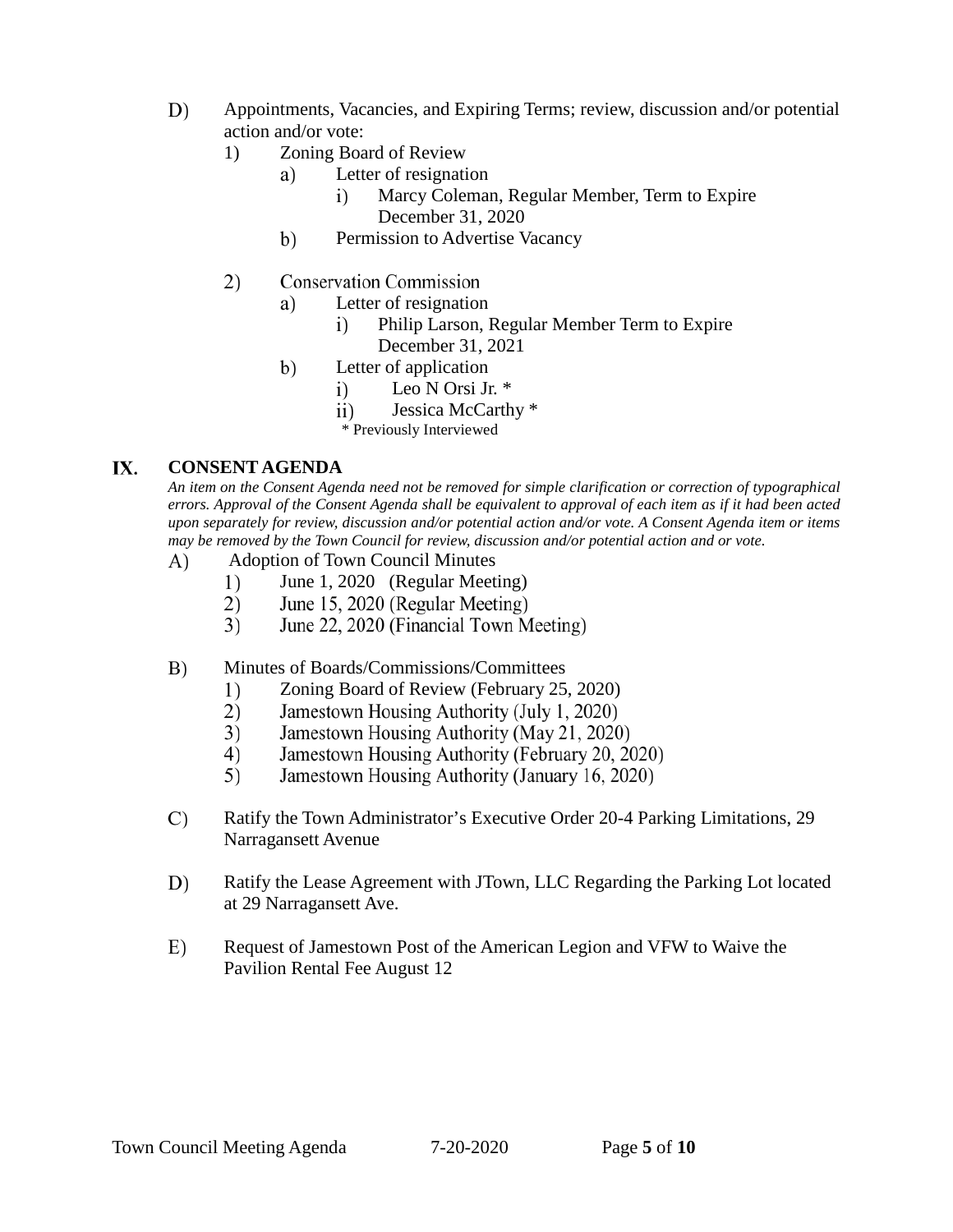### X. **COMMUNICATIONS, PETITIONS, AND PROCLAMATIONS AND RESOLUTIONS FROM OTHER RHODE ISLAND CITIES AND TOWNS**

*The Council may acknowledge any of the listed Communications and Proclamations and Resolutions. Should any member wish to have a conversation on any of the matters, the item will be placed on a future agenda for review, discussion and/or potential act ion and/or vote.* 

Communications Received: A)

- $1)$ Copy of Email to: Town Administrator Hainsworth & Town Clerk Liese From: Delia Klingbeil Dated: July 15, 2020 Re: Face Mask Requirement Proposal
- $2)$ Copy of Letter to: Jamestown Town Council From: Beavertail Lighthouse Museum Association Dated: July 14, 2020 Re: Beavertail Light Station Transfer of Property
- 3) Copy of Letter to: Carlos E. Padilla-Fresse From: Attorney John F. Killoy, Jr. Dated: July 13, 2020 Re: Safe Routes to School- Jamestown
- 4) Copy of Email to: Town Clerk Liese From: Trisha McElroy Dated: July 13, 2020 Re: Movie Night
- $5)$ Copy of Email to: Town Administrator Hainsworth From: Larry Lajoie Dated: July 7, 2020 Re: Heads Beach Parking
- 6) Copy of Letter to: Jamestown Town Council From: Baxter, Dansereau & Associates, LLP Dated: June 26, 2020 Re: Audit
- 7) Copy of Letter to: Erin F. Liese, Town Clerk From: Kelly Giles, Project Manager, Renova Dated: June 26, 2020 Re: Dig & Haul Response Beavertail Light
- 8) Copy of Letter to: Jamestown Town Council From: David StCoeur Re: Basketball Courts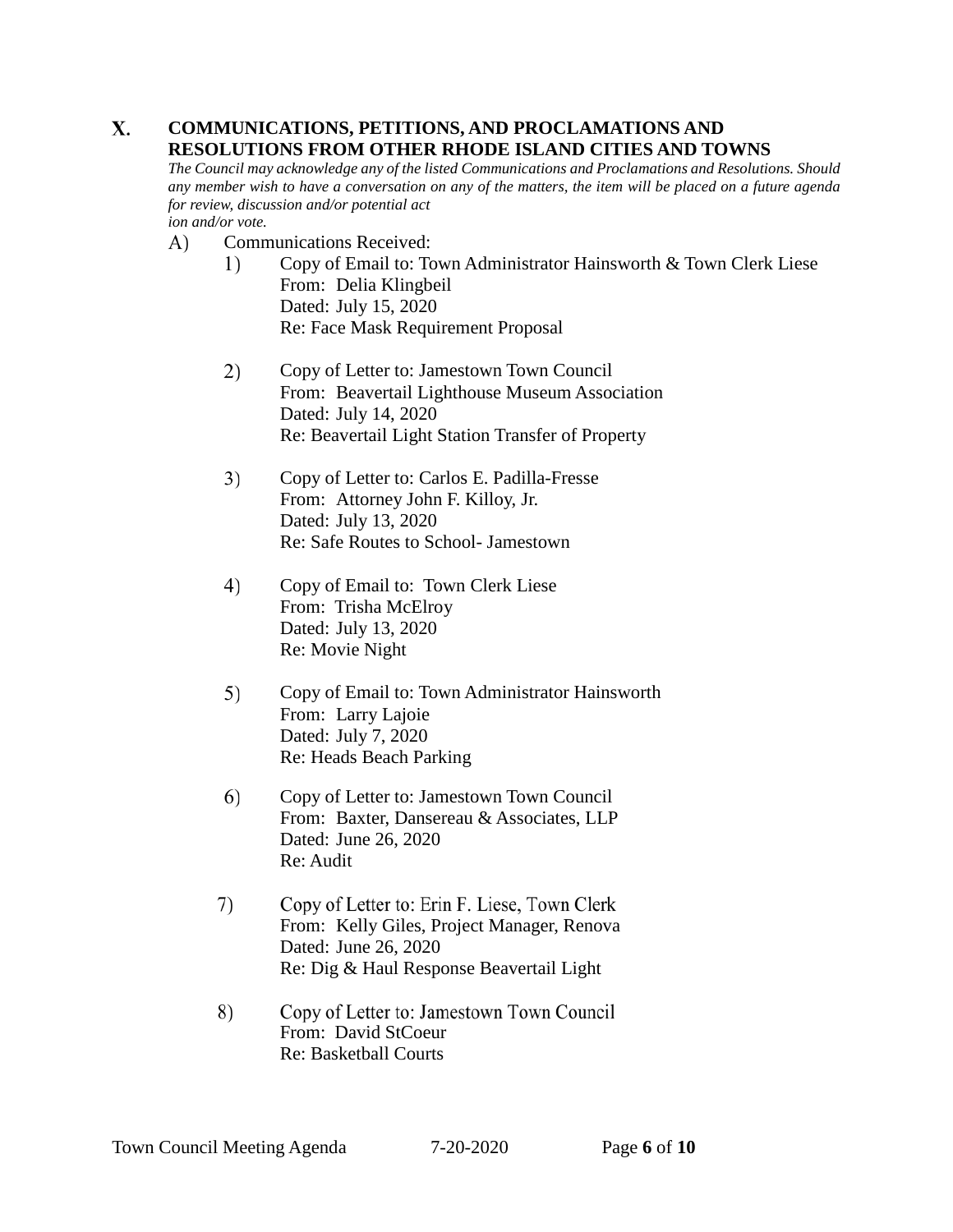- 9) Copy of Letter to: Jamestown Town Council From: Robert Mathieu Dated: June 16, 2020 Re: Jamestown Police
- 10) Copy of Letter to: Jamestown Town Council From: Rhode Island Coalition for the Homeless Dated: Summer 2020 Re: Waves of Progress
- 11) Copy of Email to: Town Clerk Liese From: Darlene Kohler Dated: June 16, 2020 Re: Need Our Police
- 12) Copy of Email to: Town Clerk Liese From: Claudine & Murray Charron Dated: June 13, 2020 Re: Support for NOT defunding the Police
- $13)$ Copy of Email to: Town Clerk Liese From: Ann & Ken Rudman Dated: June 12, 2020 Re: Jamestown Police Department
- 14) Copy of Email to: Town of Jamestown From: Kerry Dwyer Dated: June 12, 2020 Re: Petition to Defund the Police Department
- Copy of Email to: Town Clerk Liese 15) From: Cathleen A. Studley Dated: June 12, 2020 Re: Defunding Police Dept.
- 16) Copy of Email to: Town Clerk Liese From: Daniel F Dwyer, III, CPCU, ARM Dated: June 12, 2020 Re: Support of Jamestown Police
- 17) Copy of Email to: Town Council From: Francis & Lisa Molinari Dated: June 12, 2020 Re: Support of JPD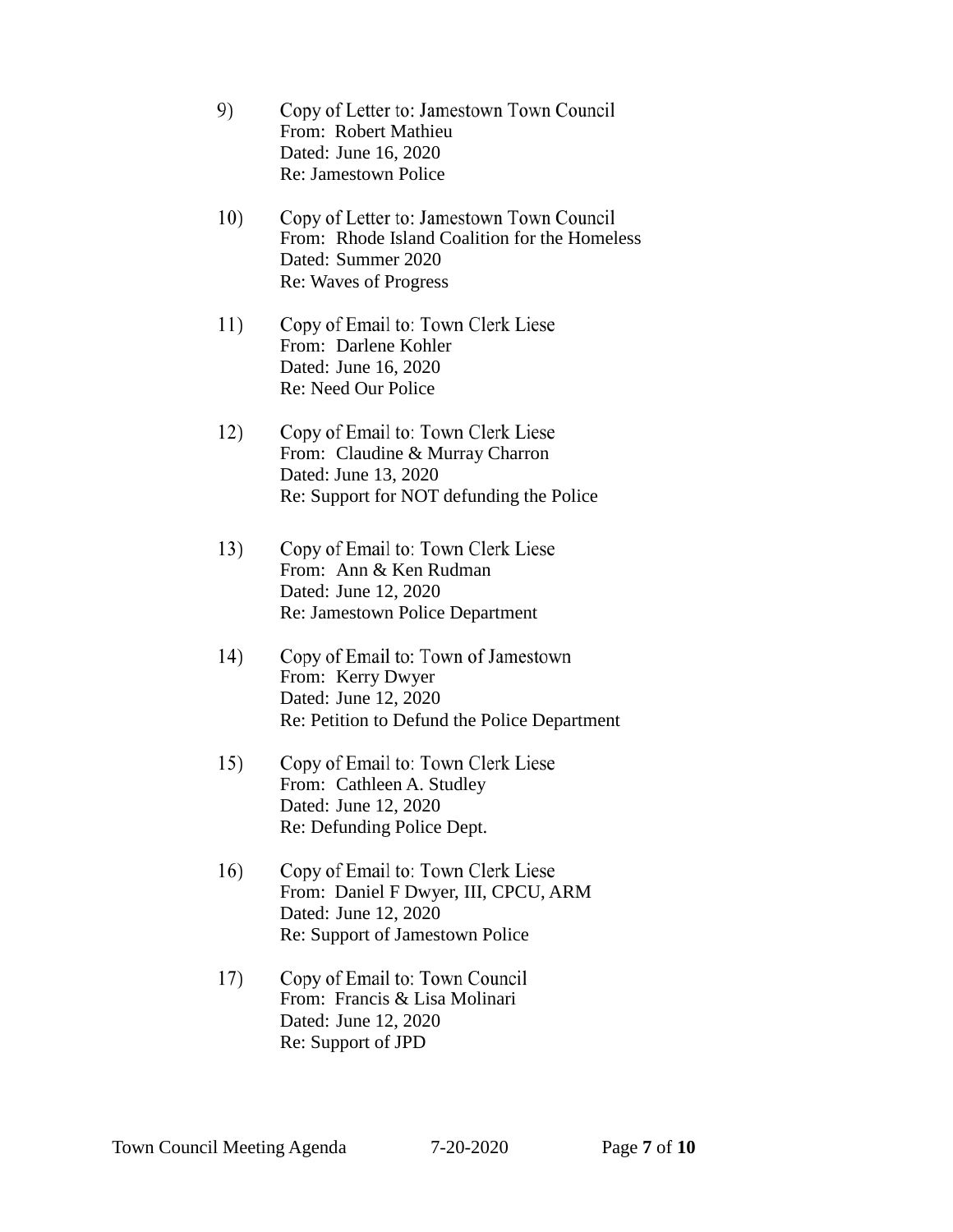- 18) Copy of Email to: Jamestown Town Council From: Haley Hyden -Soffer Dated: June 11, 2020 Re: Defund the Police
- 19) Copy of Email to: Jamestown Town Council From: Saga Darnell Dated: June 11, 2020 Re: Caring for Community
- 20) Copy of Email to: Jamestown Town Council From: Bridgette Mattson Dated: June 11, 2020 Re: Defund the Police, Invest in the Community
- 21) Copy of Email to: Jamestown Town Council From: Emma Freel Dated: June 11, 2020 Re: Defund the Police
- 22) Copy of Email to: Jamestown Town Council From: Mio Hino Dated: June 11, 2020 Re: Budget Reform- Defund Now
- 23) Copy of Email to: Jamestown Town Council From: Danielle Donadio Dated: June 11, 2020 Re: Reallocate Funds & Defund Police
- 24) Copy of Email to: Jamestown Town Council From: Ember Knight Dated: June 11, 2020 Re: Defund Police
- 25) Copy of Email to: Jamestown Town Council From: Adam Phillips Dated: June 11, 2020 Re: Supporting Jamestown Police
- 26) Copy of Email to: Jamestown Town Council From: Charlotte McGregor Dated: June 11, 2020 Re: Please Do Not Defund Our Police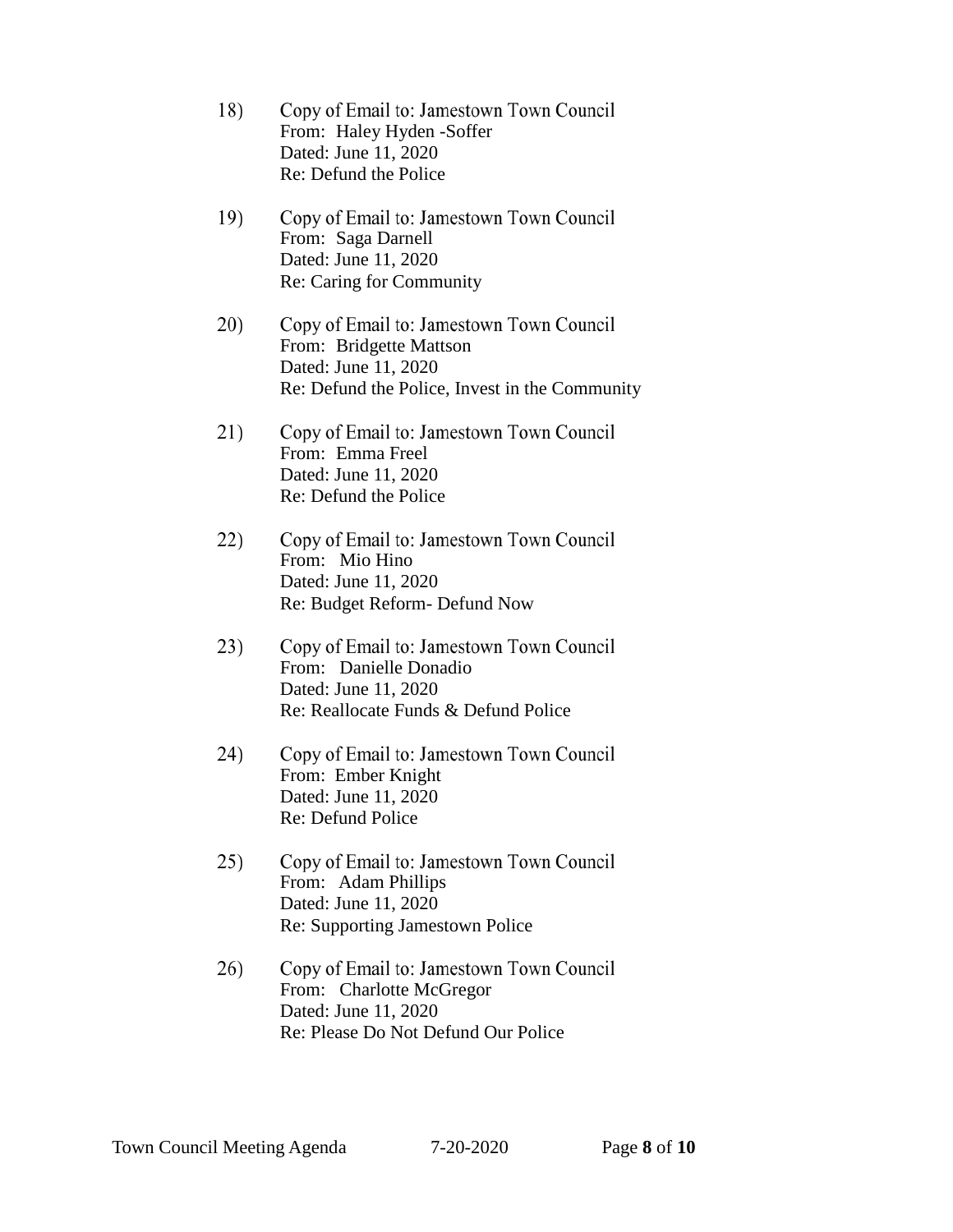- 27) Copy of Email to: Jamestown Town Council From: Sydney Duncan Dated: June 11, 2020 Re: Reallocate Funds & Defund Police
- 28) Copy of Email to: Jamestown Town Council From: Kristi Kruser Dated: June 9, 2020 Re: Budget Reform – Defund Now
- 29) Copy of Email to: Jamestown Town Council From: Emily Kallman Dated: June 9, 2020 Re: Defunding Unnecessary Police Forces in Jamestown
- 30) Copy of Email to: Jamestown Town Council From: Henry Pratt Dated: June 8, 2020 Re: Liberate Jamestown
- 31) Copy of Email to: Jamestown Town Council From: Tate Kent Dated: June 8, 2020 Re: Budget for the Community
- 32) Copy of Email to: Jamestown Town Council From: Kendra Smith Dated: June 8, 2020 Re: Budget for the Community
- $33)$ Copy of Email to: Jamestown Town Council From: Henry Pratt Dated: June 7, 2020 Re: Hold Jamestown Police Accountable
- B) Public Notice  $1)$ Zoning Board of Review- Notice of Public Hearing July 28, 2020
- $\mathcal{C}$ Proclamations and Resolutions from other Rhode Island Cities and Towns
	- Resolution of the Town of Little Compton Regarding Condemning Racism1)
	- $2)$ Resolution of the Smithfield School Department Regarding Amending Article I